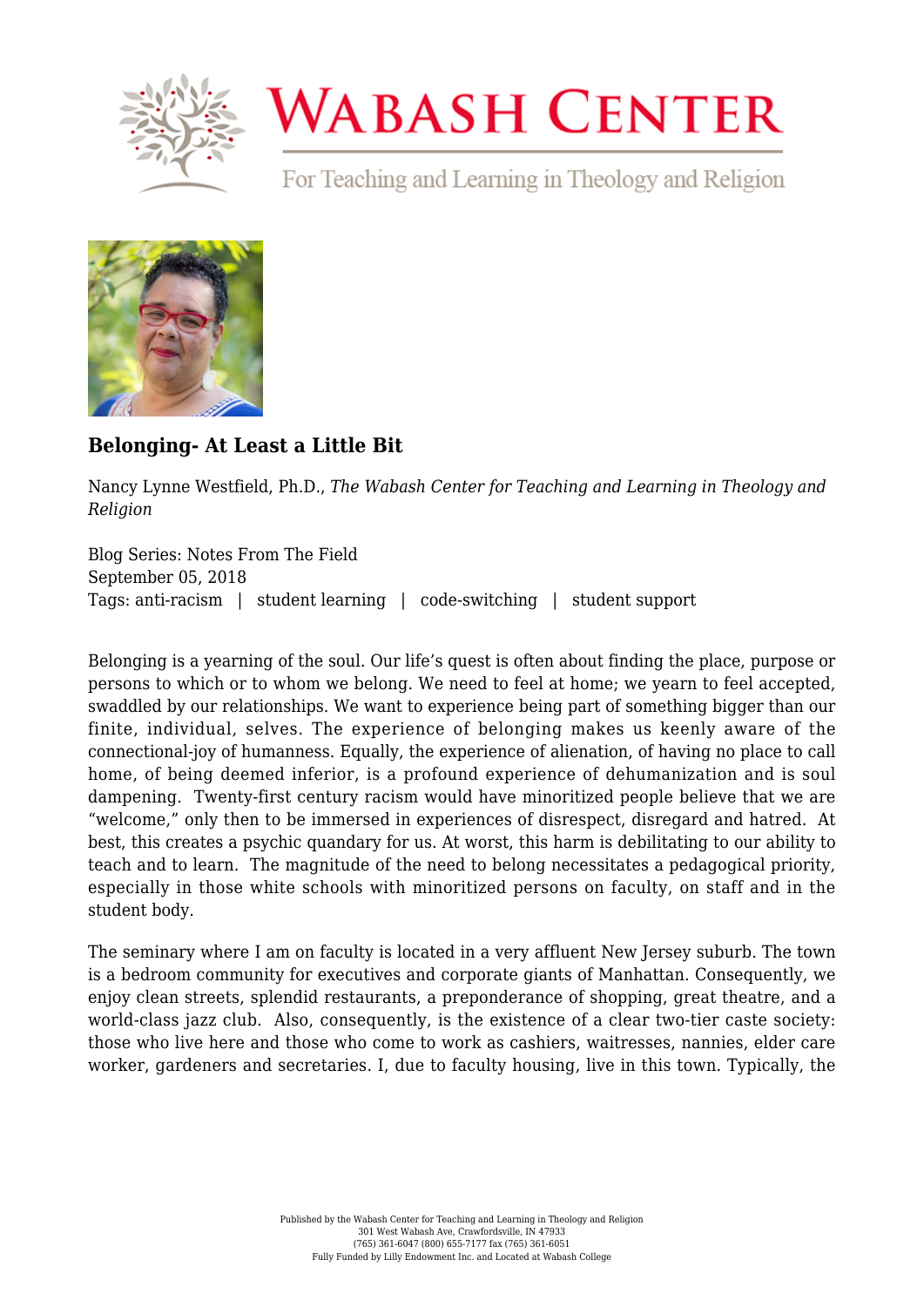workers who come to town are African-American and Latinx. The residents are typically white. I am routinely treated by fellow residents, as well as by commuter workers, as if I do not belong here. I am African-American living in this affluent county – an embodied oxymoron, at best. I pay taxes here, vote here, work here, but, from the gaze of the racist eyeball, I do not belong here…. I've lived here for twenty years.

Recently, I was having breakfast at the local diner with our dean, Javier Viera. Dean Viera, born in Puerto Rico, is fluent in Spanish. When the waitress came to our table to take our order, she was, as she always is, pleasant, and, in retrospect, sad. I did not notice her sadness until it morphed into a smile. What made her smile was when Javier greeted her in Spanish and ordered his breakfast in Spanish. When Dean Viera spoke to her in Spanish it both surprised and delighted her. Her face lit up like a Christmas tree. At his speaking, she went from an almost invisible presence to a woman of dignity. This drastic shift happened when she was spoken to in a language which signaled her belonging – or more accurately, her shift happened when she received the signal that she was not alone, not alien. The Dean could have ordered in English. I did. Instead, in that moment he chose a language which invited the waitress to know a little bit of who his people are, what his allegiances are, and the kind of man he is. In this moment of belonging, he code-switched.

A few years ago, I drove into the school parking lot and whipped into a space designated for faculty. I literally parked in front of the sign that read "Reserved for Faculty." Distracted by my own thoughts, I got out of my car, opened the back door to get my briefcase and bags, then shut both car doors. Still distracted as I walked, I headed up the path to the seminary building, intending to go straight to class. Joe (not his name) was a facilities staff person whose job it was to place temporary signs around campus for upcoming events. Joe had worked at the school longer than I had and by that time I had been there for more than ten years. Joe, seeing me park in faculty parking, stopped hammering a signpost near the space where I parked. He shouted over to me, "You can't park there." In Black woman fashion, I decided I did not want to be bothered, this day, with this kind of #\$%@##. Without replying or acknowledging him in any way (ignoring is a Black woman survival strategy), I kept walking. Joe raised his volume and shouted in my direction, "That's for faculty. YOU can't park there." As I entered the building I looked over my shoulder to see that the sign-man had left his assigned task, walked over to my car and was inspecting the parking tag in my car window. I suspect Sign-man was surprised when my tag read "Faculty." Even when I "belong," Signman, on the lowest tier of the hierarchy, believes he can police me and tell me that I do not belong. WTH! \$%##\*!

Though my enthusiasm at the start of any fall semester wanes, my clarity of purpose sharpens. At the end of the orientation worship service I position myself in the hallway. As the new students leave the chapel, I ferret-out the new African American and African students, shake their hands, read their name tags aloud. I ask in which degree program they are enrolled and inquire about their fall course selection. While doing this, I keep an eye on the stairway. If it looks like a student who I have not spoken with is going down the stairs, I, in true old-Blackchurch-woman style, snap my fingers to get his/her attention, then wave them over to me. As I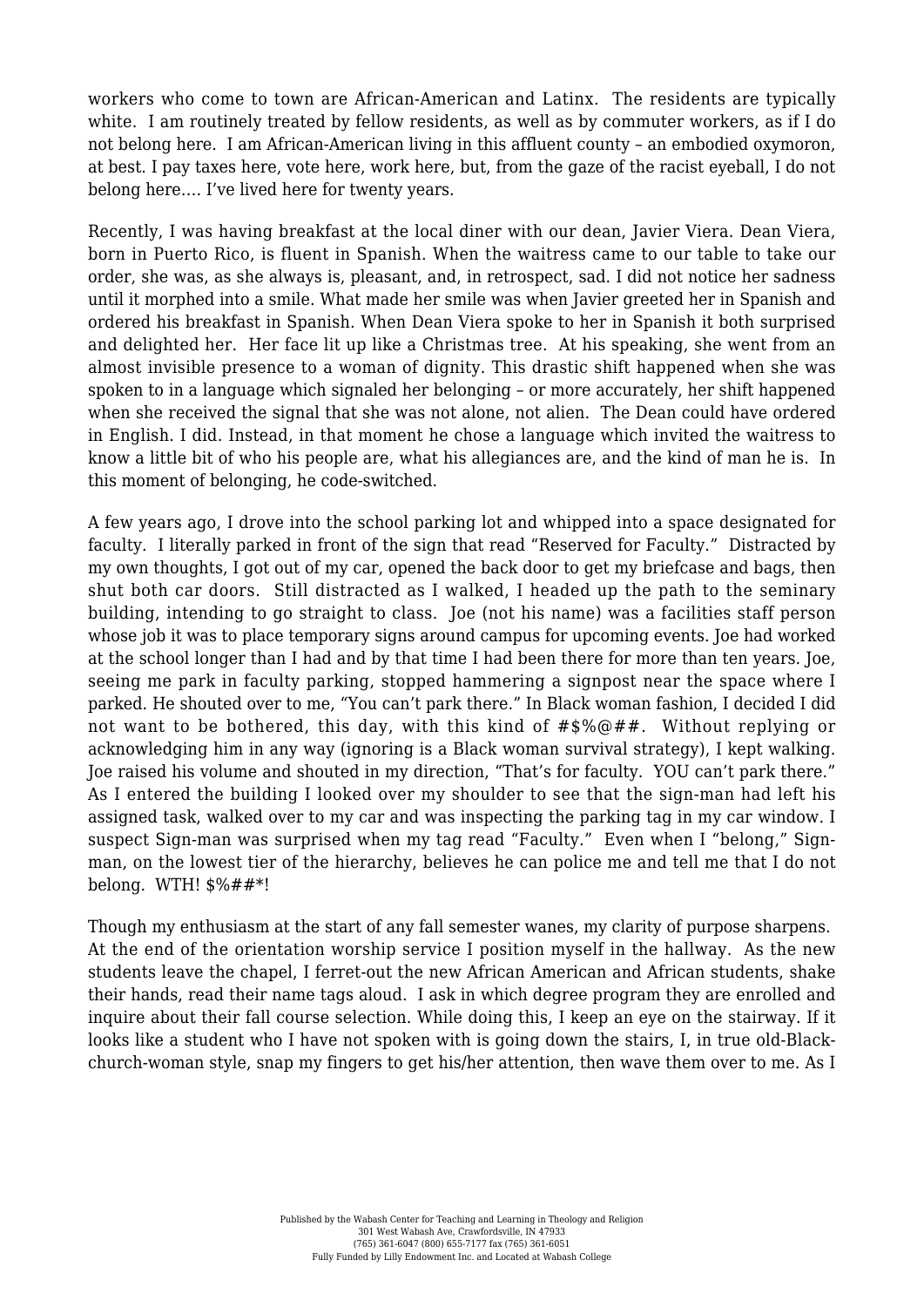corral each student, I use Black church gestures and tones telling them, *don't wait for trouble, then decide to come find me; come sit in my office soon and we will get acquainted.* I tell them to email me and we will have coffee or lunch - soon. I want them from their first day to know, at least a little bit, that they are not alone in this place. I tell them that the protocols and practices of respect, decency, and regard of Black church culture are, with their presence, operative and that I am a representative of our shared culture. I want them to know that this school has something of merit to offer them if they can just figure out how to extract the best and leave the rest. I want my gesture to signal to them my availability to help with this leg of their holy journey. I tell them, I, like the other old women of our church tradition, in any given moment, can reach in and down to my DD-located-coin-purse for a piece of money, a freshly pressed handkerchief, a peppermint candy or a straight edge.

For me, the importance of this gesture is like what our dean did for the waitress. Or, more importantly, an antidote for when, not if, the sign-man speaks to them on our campus. I am trying to communicate, in the midst of all the hollow rhetoric of "welcome," that they belong in our school because our people have fought and won the right for us to be in this place. I codeswitch. I code-switch in ear-shot of the public to signal to the African and African-American students, at least a little bit, that their racial/cultural identity is part of this place and that their/our expressions of religion, faith, values and community are here, at least a little bit.

It does not take Jim/Jane Crow era signs reading "Whites Only" at the water fountains and bathrooms to make people of color feel unwelcomed. Strategies of hatred and alienation are maintained in the DNA of the institution as well as by the sign-posters on payroll. By now, I have been at my desk long enough to have a modicum of authority, some institutional voice, and can exercise some mother's-milk-given moxie. At this stage, I possess less fear of reprisal or sabotage and more orneriness. My orneriness is one of the gifts of having survived into crone-hood; it is a gift from the ancestors, a pay-off of having earned the distinction of full professorship and being near retirement. As a person who has earned influence and power in this profession, I feel it my obligation to use this cachet to tell Black students that they belong and then to work until it happens.

This year, after my practice of greeting all the students of the African diaspora, I made my way to the foyer for the buffet lunch. I was joined in the que by a tenure-track faculty colleague who is Korean. A new student came up to my colleague and, in greeting each other, they spoke in Korean. After the brief exchange, my colleague introduced me to the student in English. I was glad my colleague also understands the necessity of code-switching to assist Korean students in feeling that they belong, at least a little bit. Later that week, the same colleague and I went to dinner. We chose a sushi restaurant. The maître d' greeted us at the restaurant entrance, then sat us at a table. He took my friend's drink order in Korean and mine in English. Once the man left the table side – I playfully feinted insult and asked my friend why the maître d' had not spoken to me in Korean. My friend tipped his head forward and, looking at me over his glasses, smiled. The truth telling of his culturally familiar gesture made me laugh out loud.